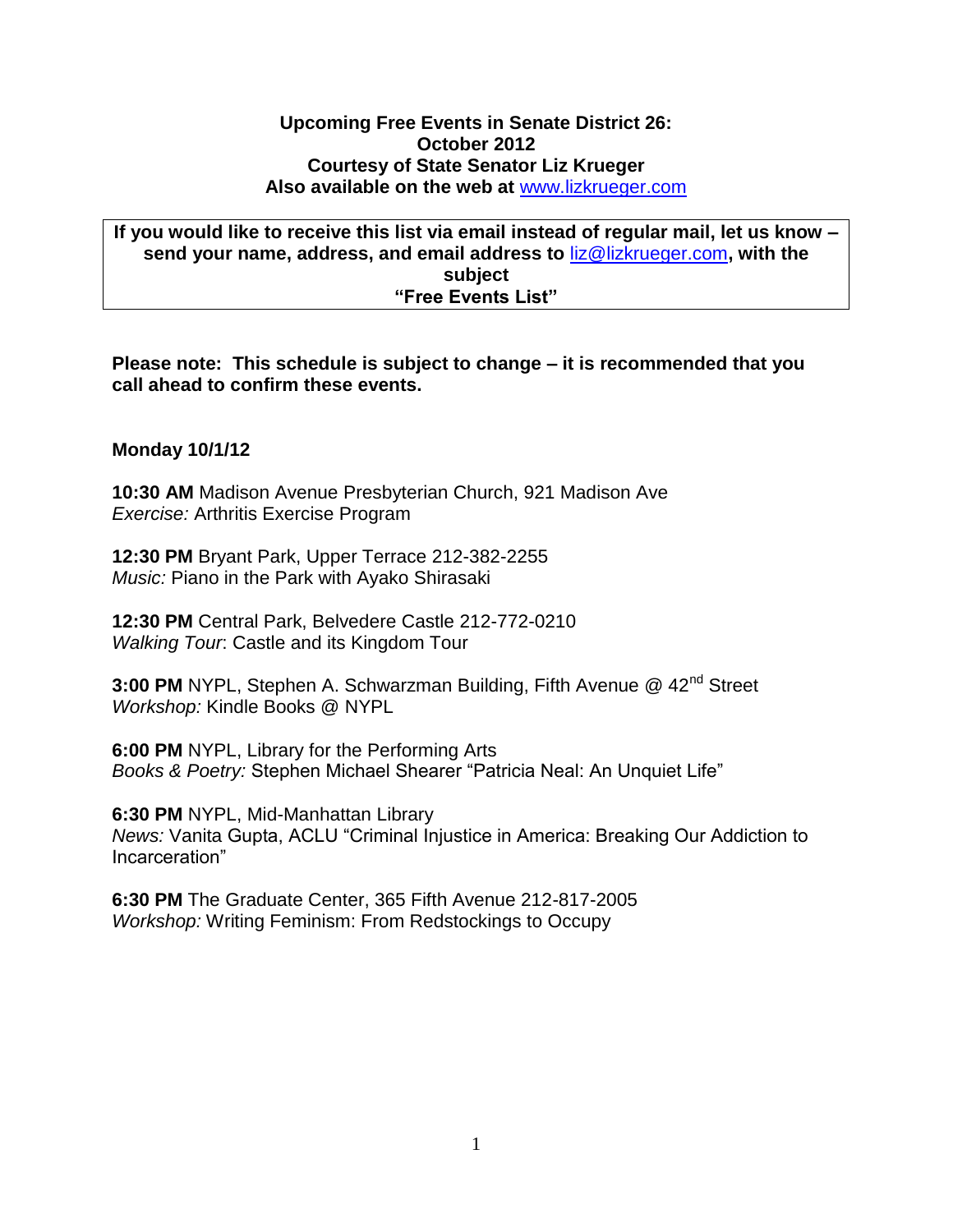## **Tuesday 10/2/12**

**12:00 PM** NYPL, Library for the Performing Arts *Music:* Dixieland Jazz with Gotham Jazzmen

**12:30 PM** Bryant Park, Upper Terrace 212-382-2255 *Music:* Piano in the Park with Ayako Shirasaki

**12:30 PM** Central Park, Samuel F. B. Morse Statue *Walking Tour*: Cross Park Promenade Tour

1:00 PM Bryant Park, Fifth Avenue Entrance at 41<sup>st</sup> Street *Activity:* Fencing

**3:00 PM** Church of the Holy Trinity, 341 East 87<sup>th</sup> Street *Exercise:* Tai Chi

**6:30 PM** NYPL, Mid-Manhattan Library *Workshop:* Basic Chinese Conversation – Level 2

**8:30 PM** Barnes & Noble, Union Square, 33 East 17<sup>th</sup> Street 212-253-0810 *Books & Poetry*: Stephen Colbert "America Again: Re-Becoming the Greatness We Never Weren't"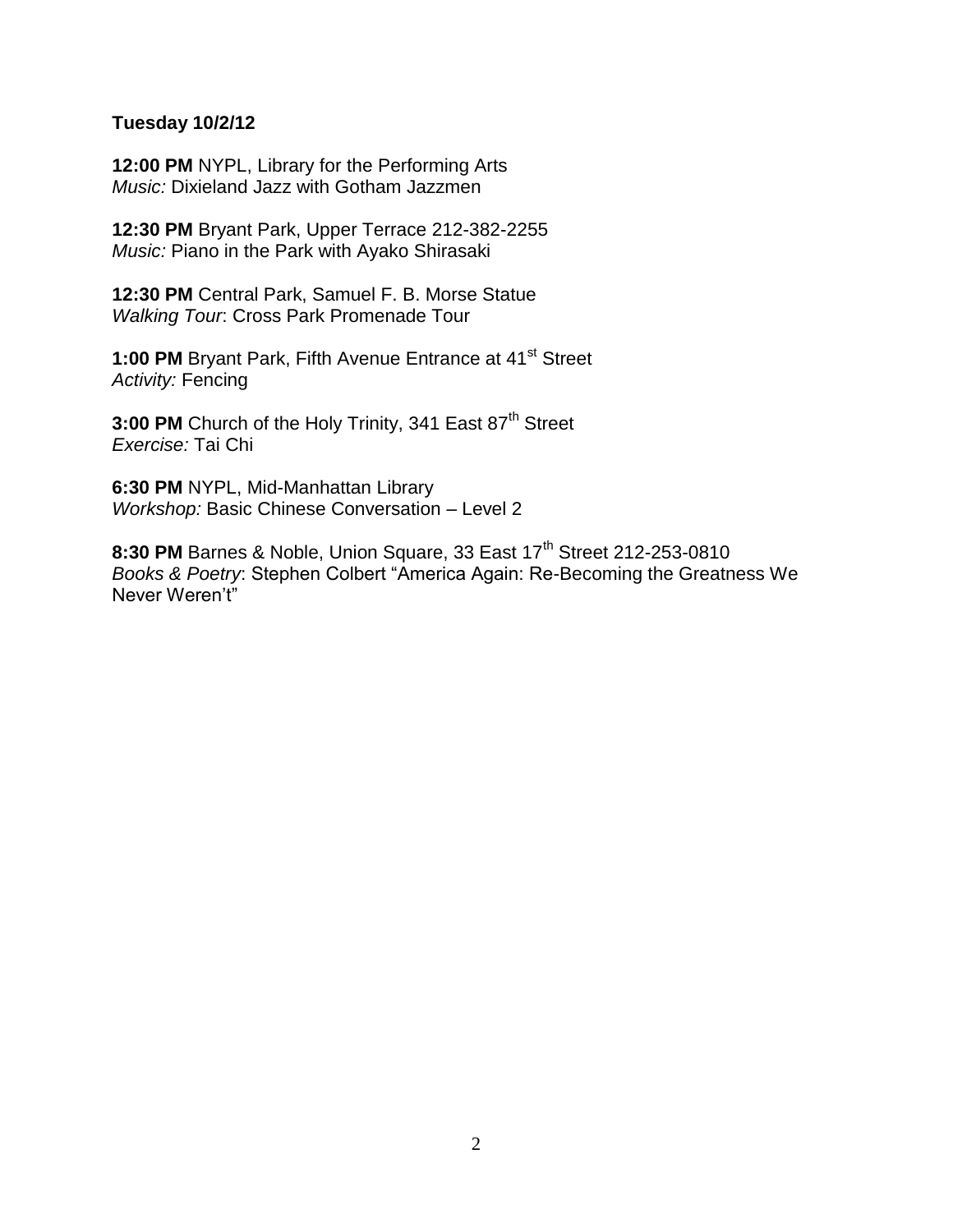## **Wednesday 10/3/12**

**11:00 AM Fifth Avenue Presbyterian, 7 West 55<sup>th</sup> Street & Fifth Avenue** *Exercise:* Strength and Weight Exercise Class

**12:00 PM** Fifth Avenue Presbyterian, 7 West 55<sup>th</sup> Street & Fifth Avenue *Exercise:* Zumba

**12:30 PM** Bryant Park, Upper Terrace 212-382-2255 *Music:* Piano in the Park with Ayako Shirasaki

**12:30 PM** Central Park, The Charles A. Dana Discovery Center *Walking Tour*: Manhattan Adirondacks Tour

**6:00 PM** Bryant Park, The tables in the 42<sup>nd</sup> Street Allee *Activity:* Ping Pong Tournament

**6:30 PM** NYPL, Mid-Manhattan Library *Books & Poetry:* Paul Schilperoord "The Extraordinary Life of Josef Ganz: the Jewish Engineer Behind Hitler's Volkswagen"

**7:00 PM** Barnes & Noble, 86<sup>th</sup> and Lexington, 212-369-2180 *Books & Poetry*: Da Chen "My Last Empress"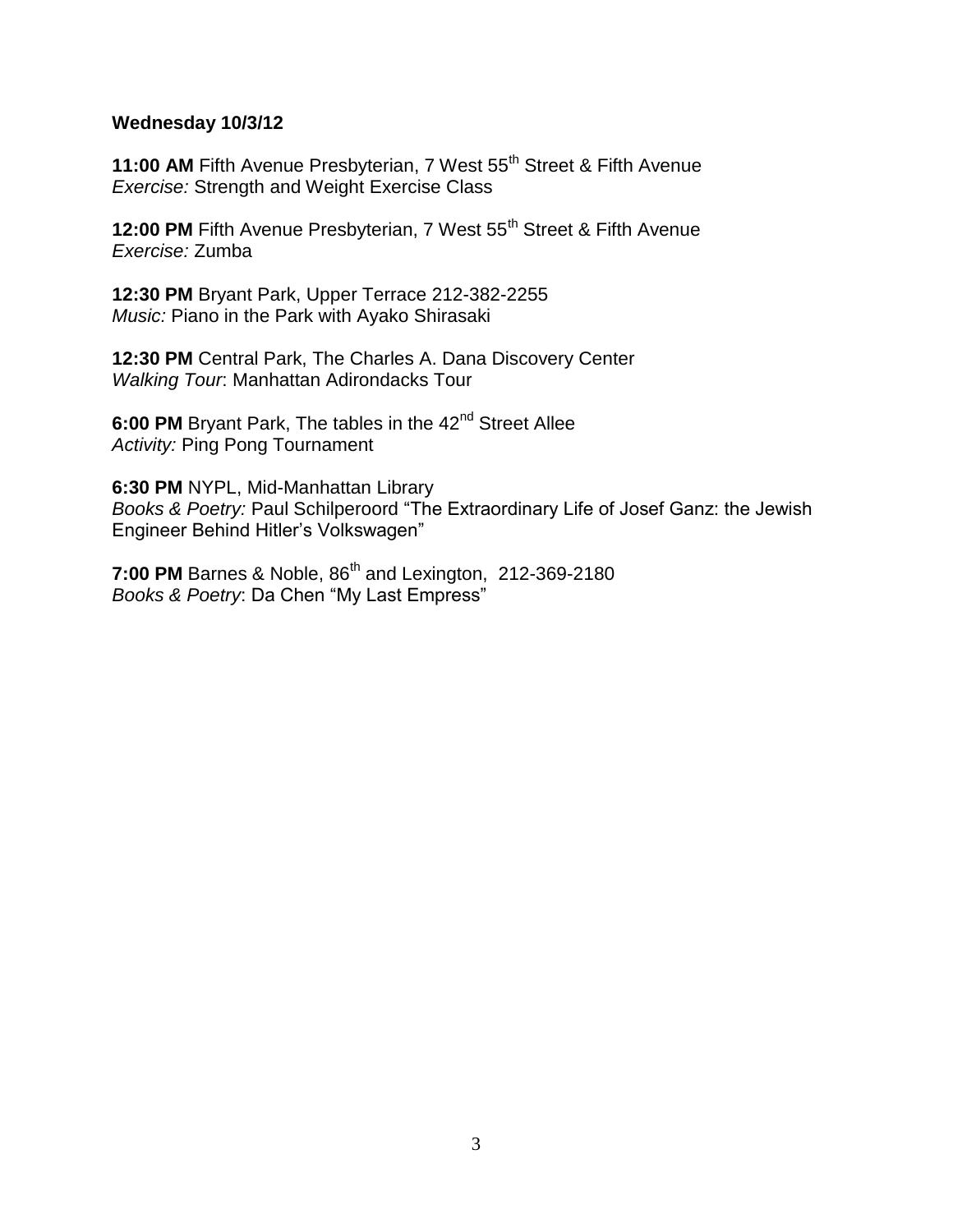# **Thursday 10/4/12**

8:00 AM Bryant Park, 42<sup>nd</sup> Street and 6<sup>th</sup> Ave *Activity:* Birding Tour through Bryant Park

10:30 AM Church of the Holy Trinity, 341 East 87<sup>th</sup> Street *Exercise:* Alexander Technique

**12:30 PM** Bryant Park, Upper Terrace 212-382-2255 *Music:* Piano in the Park with Ayako Shirasaki

**12:30 PM** Central Park, Dairy Gift Shop *Walking Tour*: The Art of the Park Tour

1:30 PM Temple Emanu-EI, One East 65<sup>th</sup> Street Activity: Senator Liz Krueger's 6<sup>th</sup> Annual Senior Resource Fair

2:00 PM Our Lady of Peace, 237 East 62<sup>nd</sup> Street *Exercise:* Chair Yoga

**6:00 PM** NYPL, Library for the Performing Arts *Theater:* "Jerry Lee Lewis: He Makes Me Laugh"

**6:30 PM** NYPL, Mid-Manhattan Library *Books & Poetry:* Deborah Feldman "Unorthodox: The Scandalous Rejection of My Hasidic Roots"

**7:00 PM** Barnes & Noble, 86<sup>th</sup> and Lexington, 212-369-2180 *Books & Poetry*: "Obama's America: A Transformative Vision of Our National Identity"

**7:00 PM** Barnes & Noble, Union Square, 33 East 17<sup>th</sup> Street 212-253-0810 *Books & Poetry*: Ralph Nader "The Seventeen Solutions: Bold Ideas for Our American Future"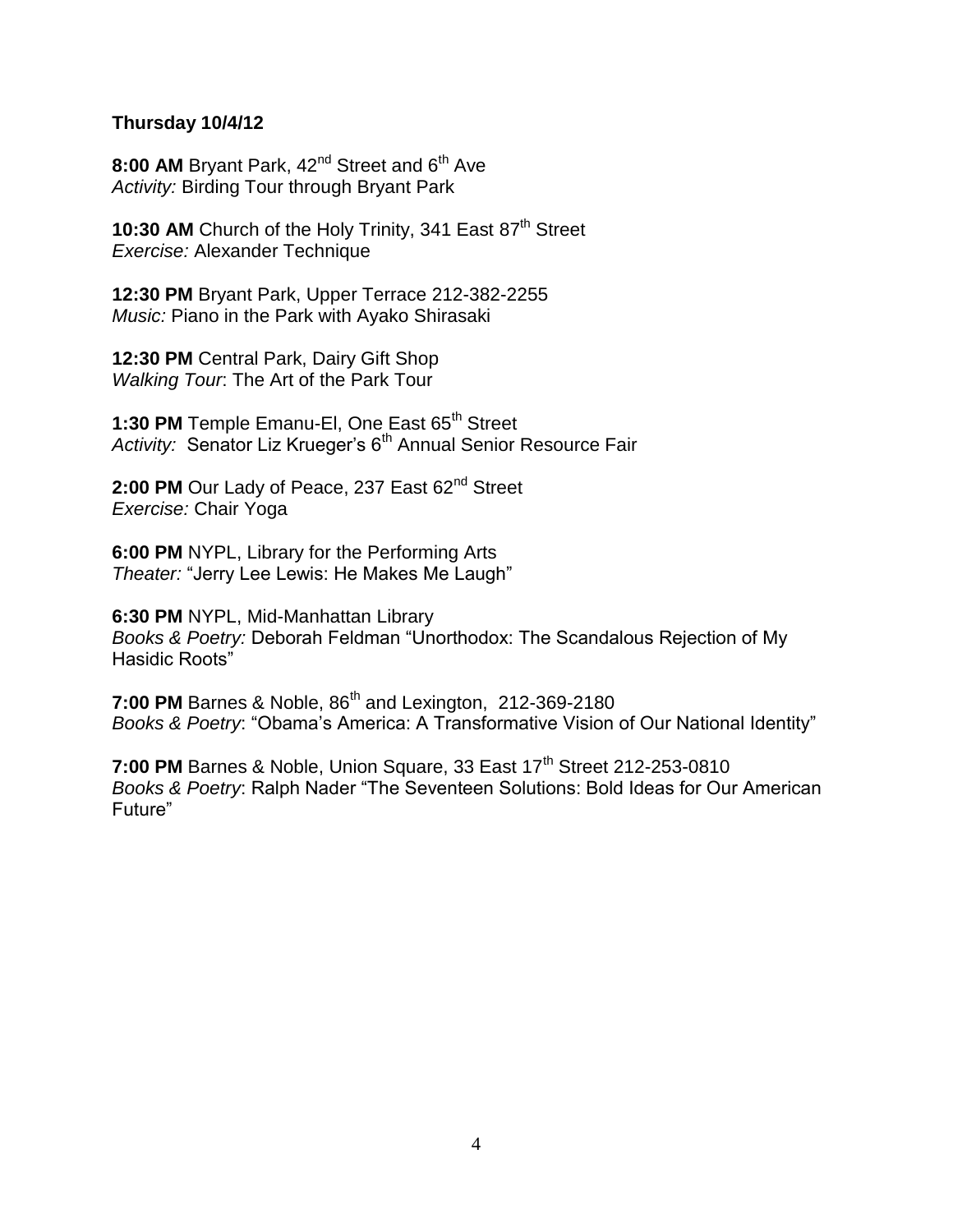# **Friday 10/5/12**

12:00 PM Church of the Holy Trinity, 341 East 87<sup>th</sup> Street *Activity:* Bridge

**12:30 PM** Bryant Park, Upper Terrace 212-382-2255 *Music:* Piano in the Park with Ayako Shirasaki

**12:30 PM** Central Park, W81st and CPW 212-772-0210 *Walking Tour*: West Side Stories Tour

1:00 PM Abyssinian Towers, 50 West 131<sup>st</sup> Street *Exercise:* Arthritis Exercise

**7:00 PM** Barnes & Noble, 86<sup>th</sup> and Lexington, 212-369-2180 *Books & Poetry*: Will Schwalbe "The End of Your Life Book Club"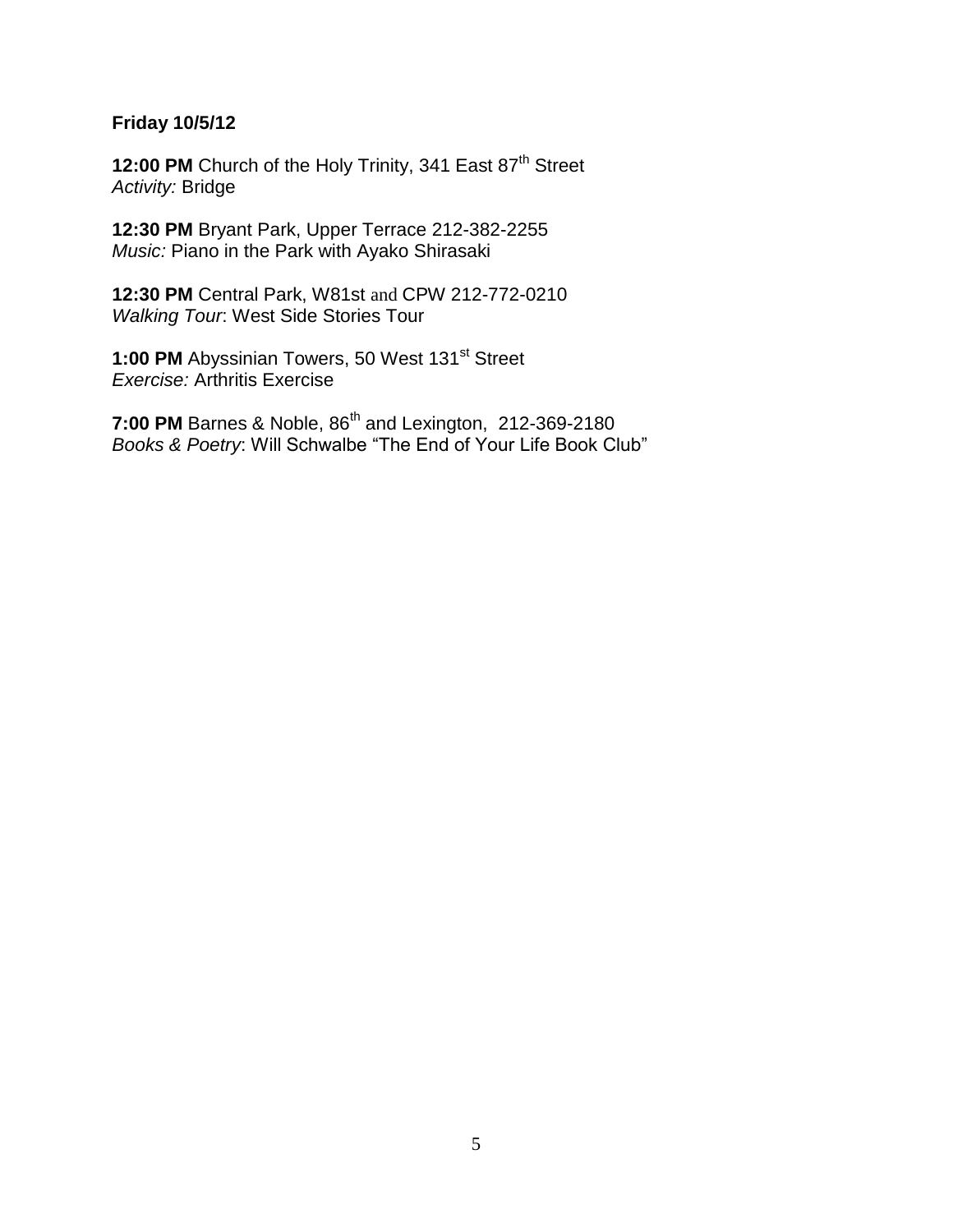### **Saturday 10/6/12**

**10:15 AM St. Joseph's Church, 404 East 87th Street** *Workshop:* Jr. League Seminar "Problem Solving and Decision Making"

**10:30 AM** Central Park, Belvedere Castle 212-772-0210 *Walking Tour*: Castle and its Kingdom Tour

**11:00 AM St. Joseph's Church, 404 East 87<sup>th</sup> Street** *Exercise:* Chair Yoga

**11:00 AM** Central Park, Chess & Checkers House @ 64th St 212-772-0210 *Activity:* Chess Clinic

**11:00 AM** Central Park, Vanderbilt Gate *Walking Tour*: Conservatory Garden Tour

12:30 PM Central Park, 85<sup>th</sup> and CPW *Walking Tour*: Seneca Village Tour

12:30 AM Church of the Holy Trinity, 341 East 87<sup>th</sup> Street *Movies:* "Fireflies in the Garden"

1:00 PM Barnes & Noble, 86<sup>th</sup> and Lexington, 212-371-9306 *Books & Poetry*: The Dickens Fellowship "Oliver Twist"

**2:30 PM** Central Park, Dairy Gift Shop *Walking Tour*: Views from the Past Tour

**6:00 PM** NYPL, Library for the Performing Arts *Movies:* "Mr. Laurel & Mr. Barrymore…"

# **Sunday 10/7/12**

**12:30 PM** Central Park, The Charles A. Dana Discovery Center *Walking Tour*: Manhattan Adirondacks Tour

**2:00 PM** Central Park, North Meadow Recreation Center (mid-park @ 97<sup>th</sup> Street) *Workshop:* Self Defense Class for Seniors

**2:30 PM** Central Park, W81st and CPW 212-772-0210 *Walking Tour*: West Side Stories Tour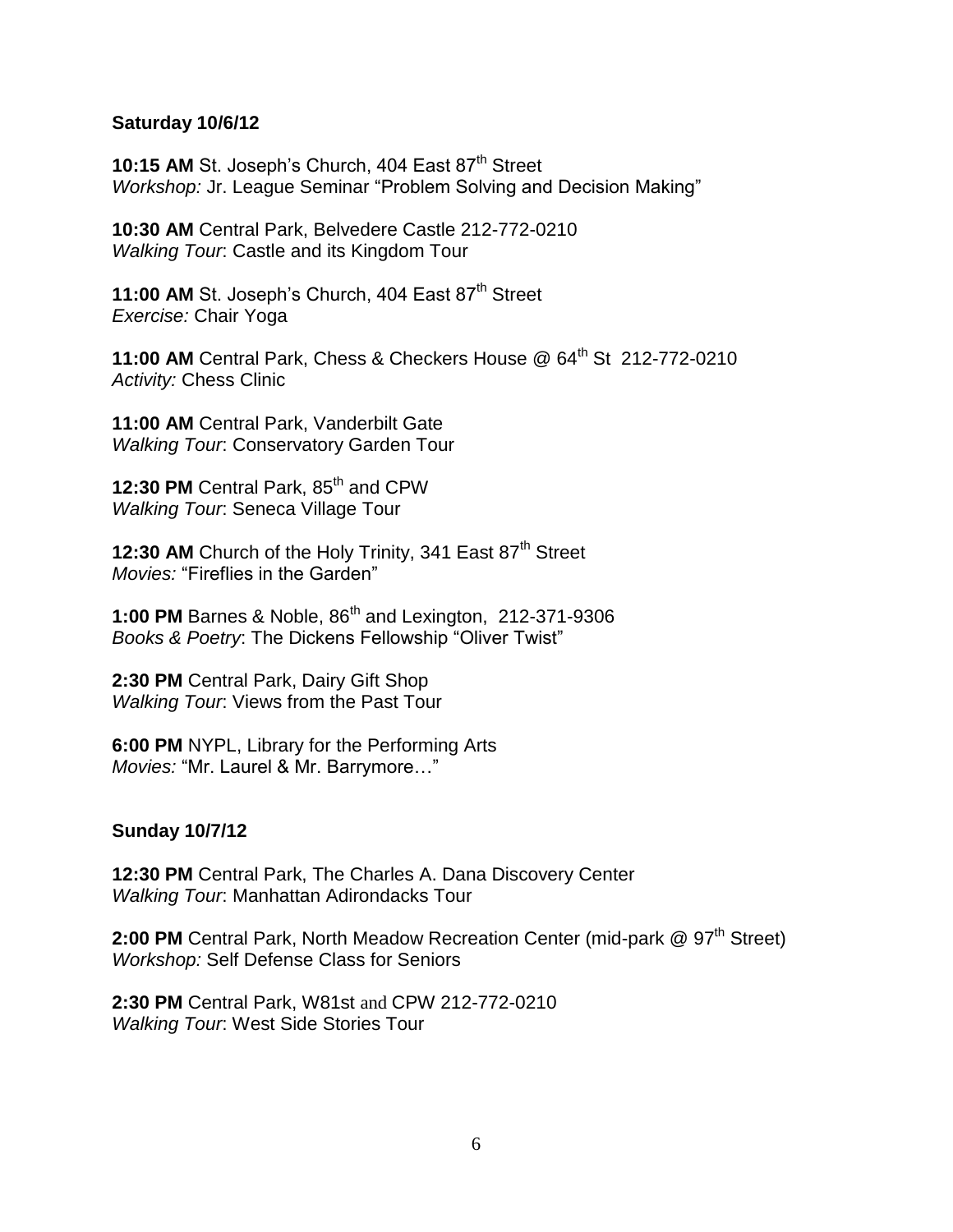#### **Monday 10/8/12**

**12:30 PM** Bryant Park, Upper Terrace 212-382-2255 *Music:* Jazz Musician Jon Weber

**7:00 PM** Barnes & Noble, 86<sup>th</sup> and Lexington, 212-369-2180 *Music*: Betty Buckley

### **Tuesday 10/9/12**

**12:00 PM** NYPL, Library for the Performing Arts *Music:* Dixieland Jazz with Gotham Jazzmen

**12:30 PM** Bryant Park, Upper Terrace 212-382-2255 *Music:* Jazz Musician Jon Weber

**12:30 PM** Central Park, Dairy Gift Shop *Walking Tour*: Views from the Past Tour

**1:00 PM** Bryant Park, Fifth Avenue Entrance at 41<sup>st</sup> Street *Activity:* Fencing

1:30 PM Church of the Holy Trinity, 341 East 87<sup>th</sup> Street *Workshop:* Jane Rusoff "Senior Finances"

**3:00 PM** Church of the Holy Trinity, 341 East 87<sup>th</sup> Street *Exercise:* Tai Chi

**6:30 PM** NYPL, Mid-Manhattan Library *Books & Poetry:* Laurence Gonzales "Surviving Survival: The Art and Science of Resilience"

**7:00 PM** Hunter College, 695 Park Ave 212-772-5020 *Books & Poetry:* Joyce Carol Oates

**7:00 PM** Barnes & Noble, 86<sup>th</sup> and Lexington, 212-369-2180 *Activity*: Knitting Group

**7:00 PM** Barnes & Noble, 86<sup>th</sup> and Lexington, 212-369-2180 *Books & Poetry*: Dennis Lehane "Live by Night"

**7:00 PM** Barnes & Noble, Union Square, 33 East 17<sup>th</sup> Street 212-253-0810 *Books & Poetry*: Pete Townsend "Who I Am"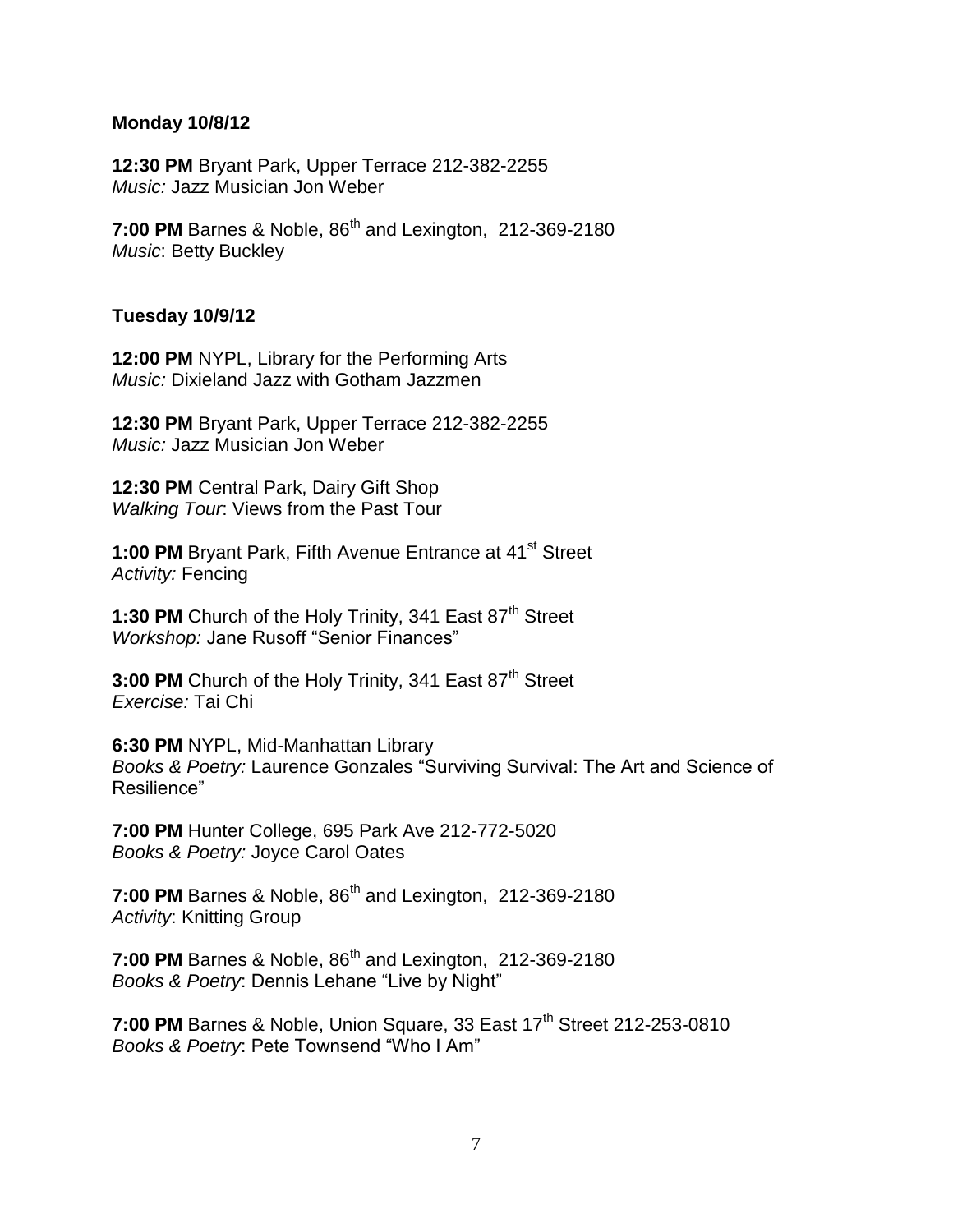## **Wednesday 10/10/12**

**10:00 AM** Union Square Park, South Plaza *Activity:* GrowNYC presents New Green City 2012

**11:00 AM Fifth Avenue Presbyterian Church, 7 West 55<sup>th</sup> Street** *Exercise:* Strength and Weight Exercise

**12:00 PM** Fifth Avenue Presbyterian Church, 7 West 55<sup>th</sup> Street *Exercise:* Zumba

**12:30 PM** Bryant Park, Upper Terrace 212-382-2255 *Music:* Jazz Musician Jon Weber

**12:30 PM** Central Park, The Charles A. Dana Discovery Center *Walking Tour*: A Road Once Traveled Tour

**3:15 PM** NYPL, Stephen A. Schwarzman Building, Fifth Avenue @ 42<sup>nd</sup> Street *Workshop:* Introduction to Computers

**6:30 PM** NYPL, Mid-Manhattan Library *Books & Poetry:* Daniel R. Schwarz "Endtimes? Crises and Turmoil at the New York Times, 1999-2009"

**7:00 PM** Barnes & Noble, 86<sup>th</sup> and Lexington, 212-369-2180 *Books & Poetry*: William J. Mann "Hello, Gorgeous: Becoming Barbara Streisand"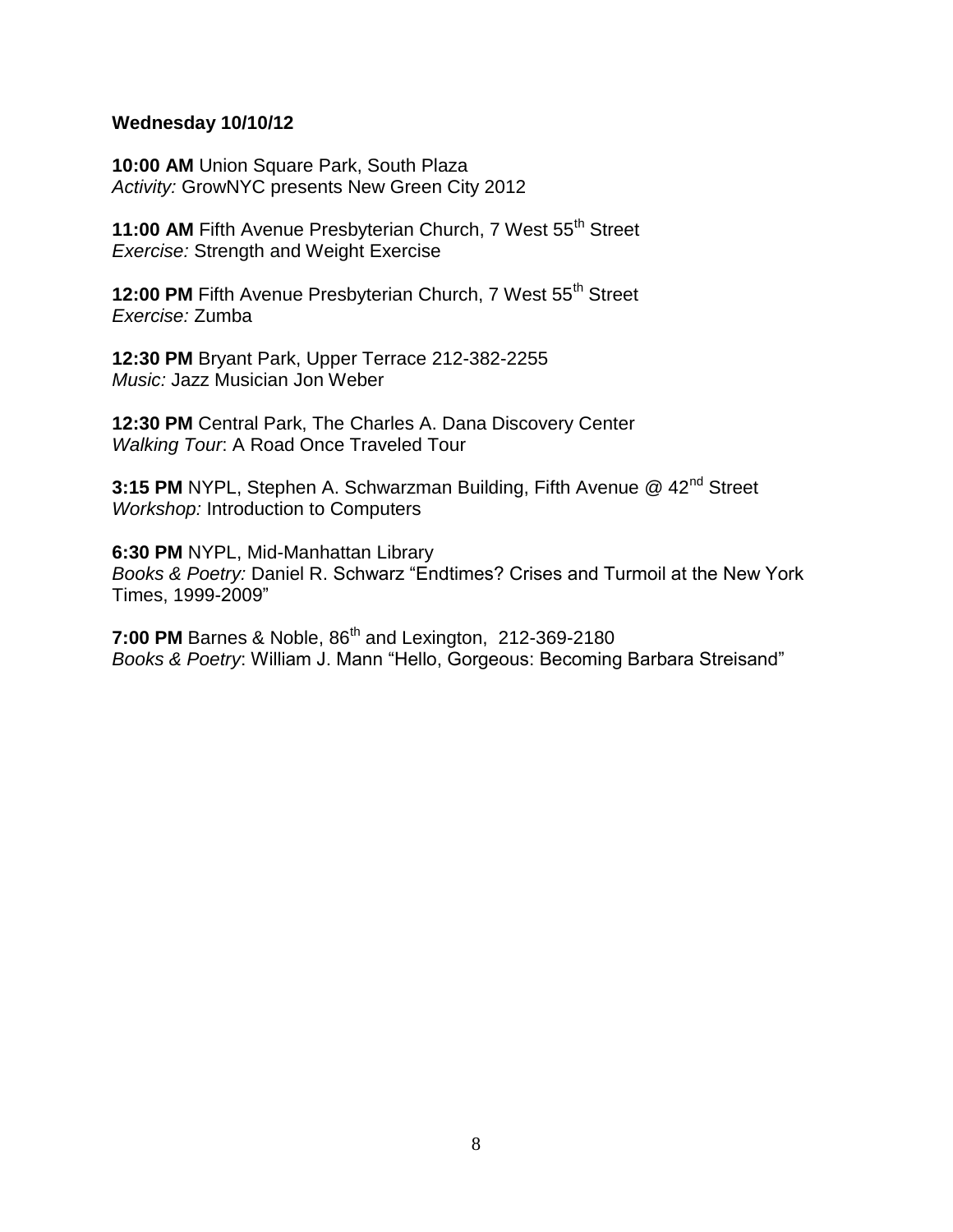# **Thursday 10/11/12**

8:00 AM Bryant Park, 42<sup>nd</sup> Street and 6<sup>th</sup> Ave *Activity:* Birding Tour through Bryant Park

10:30 AM Church of the Holy Trinity, 341 East 87<sup>th</sup> Street *Exercise:* Alexander Technique

**12:30 PM** Bryant Park, Upper Terrace 212-382-2255 *Music:* Jazz Musician Jon Weber

**12:30 PM** Central Park, Samuel F. B. Morse Statue *Walking Tour*: Cross Park Promenade Tour

**1:00 PM** The Graduate Center, 365 Fifth Avenue 212-817-8607 *Music:* Violinist Rolf Schulte and Pianist Ran Dank

2:00 PM Our Lady of Peace, 237 East 62<sup>nd</sup> Street *Exercise:* Chair Yoga

**6:30 PM** NYPL, Mid-Manhattan Library *Books & Poetry:* Clifford S. Pukel, MD "Can Cancer ever be Cured or Prevented?"

**6:30 PM** The Graduate Center, 365 Fifth Avenue 212-817-2005 *Books & Poetry:* Warhol's Orbit: Three Writers, Thirty Years

**7:00 PM** Barnes & Noble, 86<sup>th</sup> and Lexington, 212-369-2180 *Books & Poetry*: Susan Kushner Resnick "You Saved Me, Too: What a Holocaust Survivor Taught Me About Living, Dying, Fighting, Loving and Swearing in Yiddish"

**7:00 PM** NYPL, Stephen A. Schwarzman Building, Fifth Avenue @ 42<sup>nd</sup> Street *Books & Poetry:* John Tresch in conversation with Simon Crichtley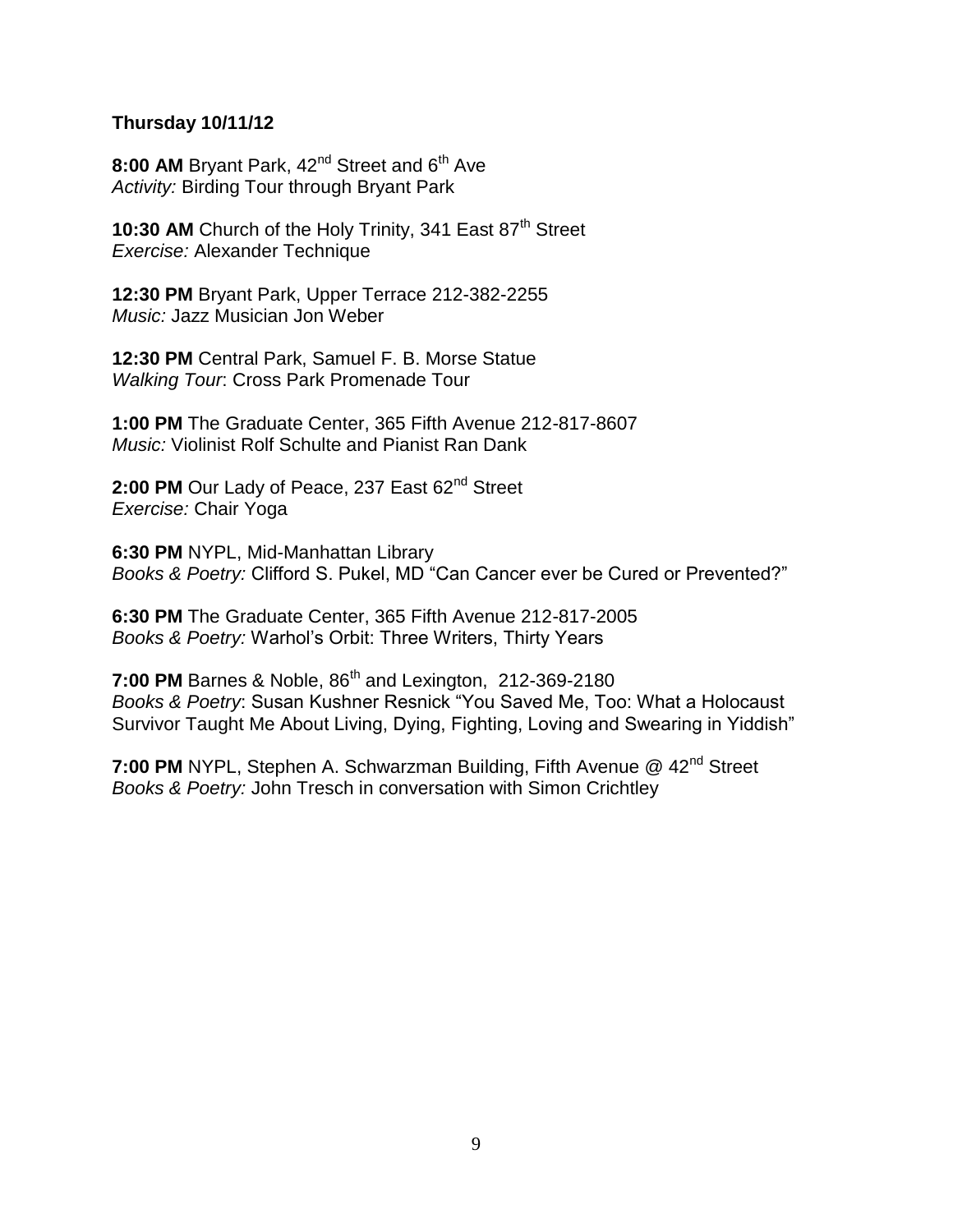### **Friday 10/12/12**

**12:00 PM** Church of the Holy Trinity, 341 East 87<sup>th</sup> Street *Activity:* Bridge

**12:30 PM** Bryant Park, Upper Terrace 212-382-2255 *Music:* Jazz Musician Jon Weber

**12:30 PM** Central Park, Dairy Gift Shop *Walking Tour*: The Art of the Park Tour

1:00 PM Abyssinian Towers, 50 West 131<sup>st</sup> Street *Exercise:* Arthritis Exercise

**7:00 PM** Barnes & Noble, 86<sup>th</sup> and Lexington, 212-369-2180 *Books & Poetry*: Susan Isaacs "Goldberg Variations"

## **Saturday 10/13/12**

10:15 AM St. Joseph's Church, 404 East 87<sup>th</sup> Street *Workshop:* Jr. League Seminar "Hearing Problem"

**10:30 AM** Central Park, Belvedere Castle *Walking Tour*: Amble through the Ramble Tour

**11:00 AM** Central Park, Vanderbilt Gate *Walking Tour*: Conservatory Garden Tour

11:00 AM Central Park, Naumburg Bandshell (mid-park @72<sup>nd</sup> Street) *Activity:* "My Dog Loves Central Park" County Fair

11:00 AM St. Joseph's Church, 404 East 87<sup>th</sup> Street *Exercise:* Chair Yoga

**12:30 PM** Central Park, The Charles A. Dana Discovery Center *Walking Tour*: Manhattan Adirondacks Tour

**12:30 PM** Church of the Holy Trinity, 341 East 87<sup>th</sup> Street *Movies:* "Hugo"

**2:30 PM** Central Park, W81st and CPW 212-772-0210 *Walking Tour*: West Side Stories Tour

**2:30 PM** NYPL, Library for the Performing Arts *Music:* Global Rhythms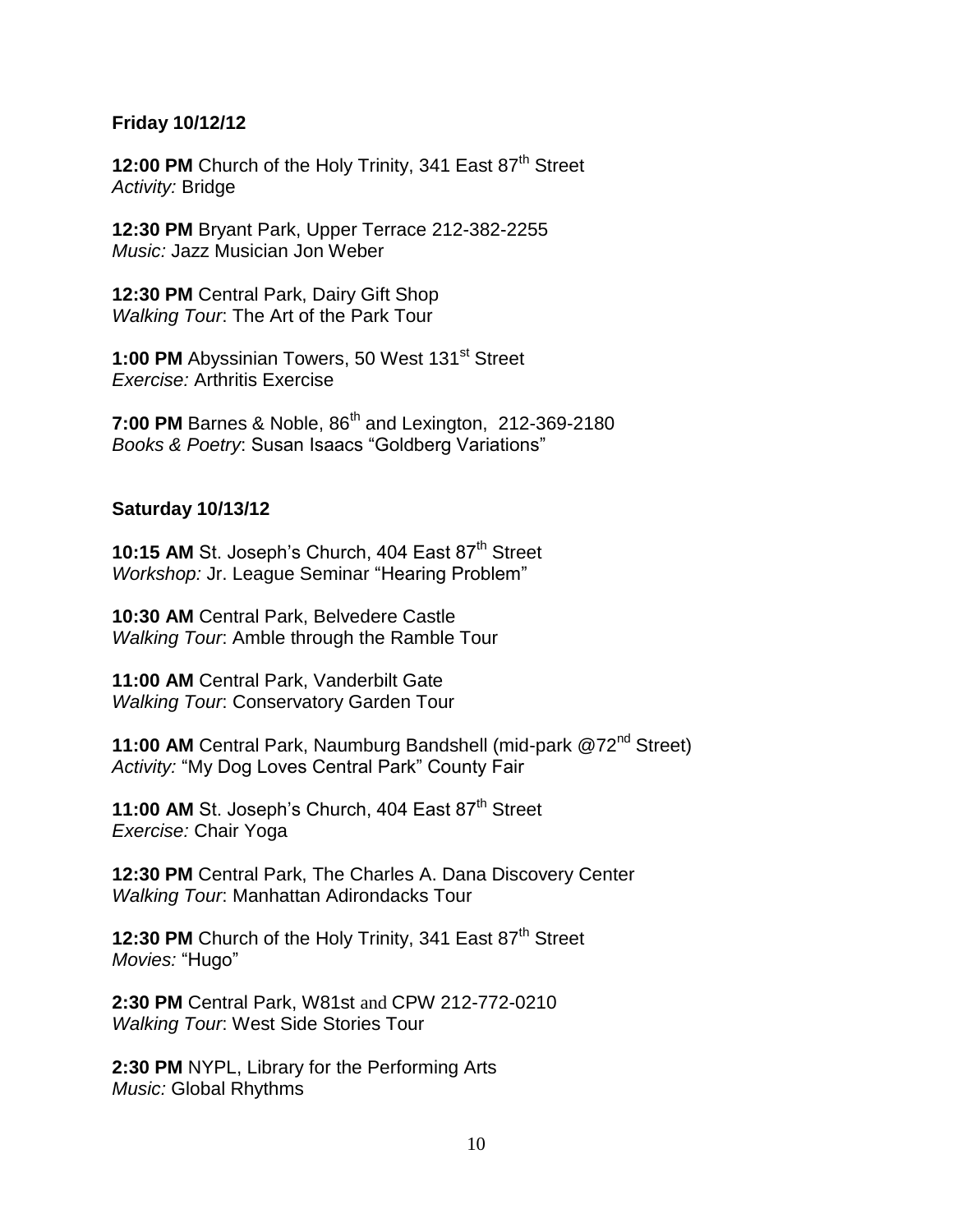## **Sunday 10/14/12**

**12:30 PM** Central Park, Samuel F. B. Morse Statue *Walking Tour*: Cross Park Promenade Tour

**1:00 PM** Carl Schurz Park, Hockey and Basketball Court 212-459-4455 *Activity:* Halloween Howl and Healthy Hound Fair

**2:30 PM** Central Park, Dairy Gift Shop *Walking Tour*: Views from the Past Tour

**2:30 PM** NYPL, Library for the Performing Arts *Music:* L'Amore della Musica

## **Monday 10/15/12**

**10:30 AM** Madison Avenue Presbyterian Church, 921 Madison Ave. *Exercise:* Arthritis Exercise

**12:30 AM** Central Park, Belvedere Castle *Walking Tour*: Amble through the Ramble Tour

**6:00 PM** NYPL, Library of the Performing Arts *Music:* Pierrot at 100

**6:00 PM** Baruch College, 55 Lexington Avenue 646-312-3975 *Books & Poetry*: "Are American Jews the Most Secular People on Earth?"

**6:30 PM** NYPL, Mid-Manhattan Library *Books & Poetry:* Jon Gertner "The Idea Factory: Bell Labs and the Great Age of American Innovation"

**7:00 PM** Barnes & Noble, 86<sup>th</sup> and Lexington, 212-369-2180 *Books & Poetry*: Joyce Carol Oates "The Oxford Book of American Short Stories"

**7:00 PM** Barnes & Noble, Union Square, 33 East 17<sup>th</sup> Street 212-253-0810 *Books & Poetry*: Sherman Alexie "Blasphemy: New and Selected Stories"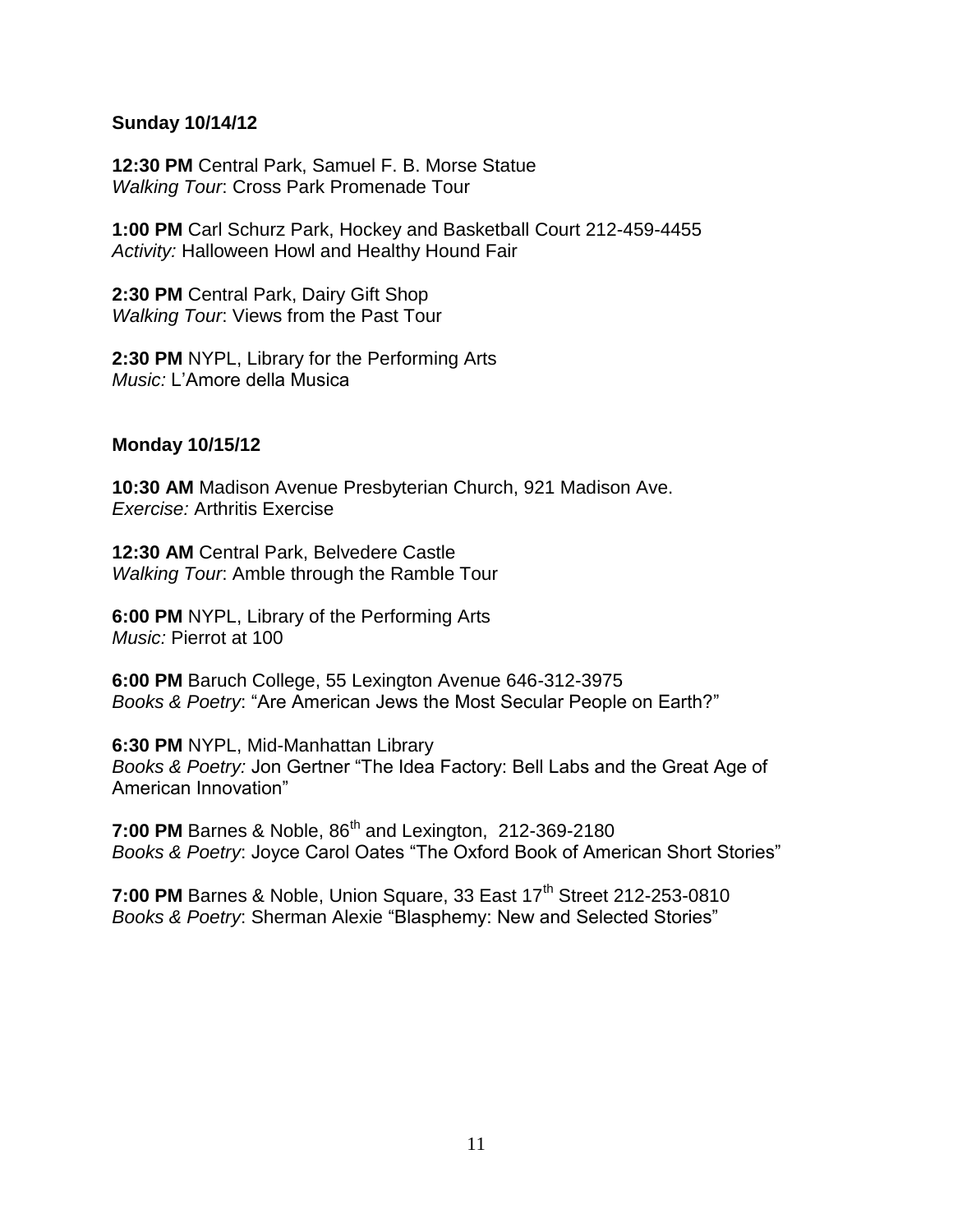# **Tuesday 10/16/12**

**8:30 AM** Bryant Park, Southwest Porch *News:* Breakfast Briefings with Beth Harbin, Senior Director of Communication and Strategic Outreach at Southwest Airlines

**10:30 AM** Church of the Holy Trinity, 341 East 87<sup>th</sup> Street *Activity:* Reiki

**11:00 AM** Church of the Holy Trinity, 341 East 87<sup>th</sup> Street *Workshop:* Living Safely and Comfortably

**12:00 PM** NYPL, Library for the Performing Arts *Music:* Dixieland Jazz with Gotham Jazzmen

**12:30 PM** Central Park, Dairy Gift Shop *Walking Tour*: The Art of the Park Tour

**3:00 PM** Church of the Holy Trinity, 341 East 87<sup>th</sup> Street *Exercise:* Tai Chi

# **Wednesday 10/17/12**

**11:00 AM** Fifth Avenue Presbyterian Church, 7 West 55<sup>th</sup> Street *Exercise:* Strength and Weight Exercise

12:00 PM Fifth Avenue Presbyterian Church, 7 West 55<sup>th</sup> Street *Exercise:* Zumba

**12:30 PM** Central Park, Dairy Gift Shop *Walking Tour*: Views from the Past Tour

**3:15 PM** NYPL, Stephen A. Schwarzman Building, Fifth Avenue @ 42<sup>nd</sup> Street *Workshop:* Basic Internet

4:30 PM Barnes & Noble, 86<sup>th</sup> and Lexington, 212-369-2180 *Music:* Michael Feinstein "The Gershwins and Me"

**7:00 PM** Barnes & Noble, Union Square, 33 East 17<sup>th</sup> Street 212-253-0810 *Books & Poetry*: Orphan Pamuk "Silent House"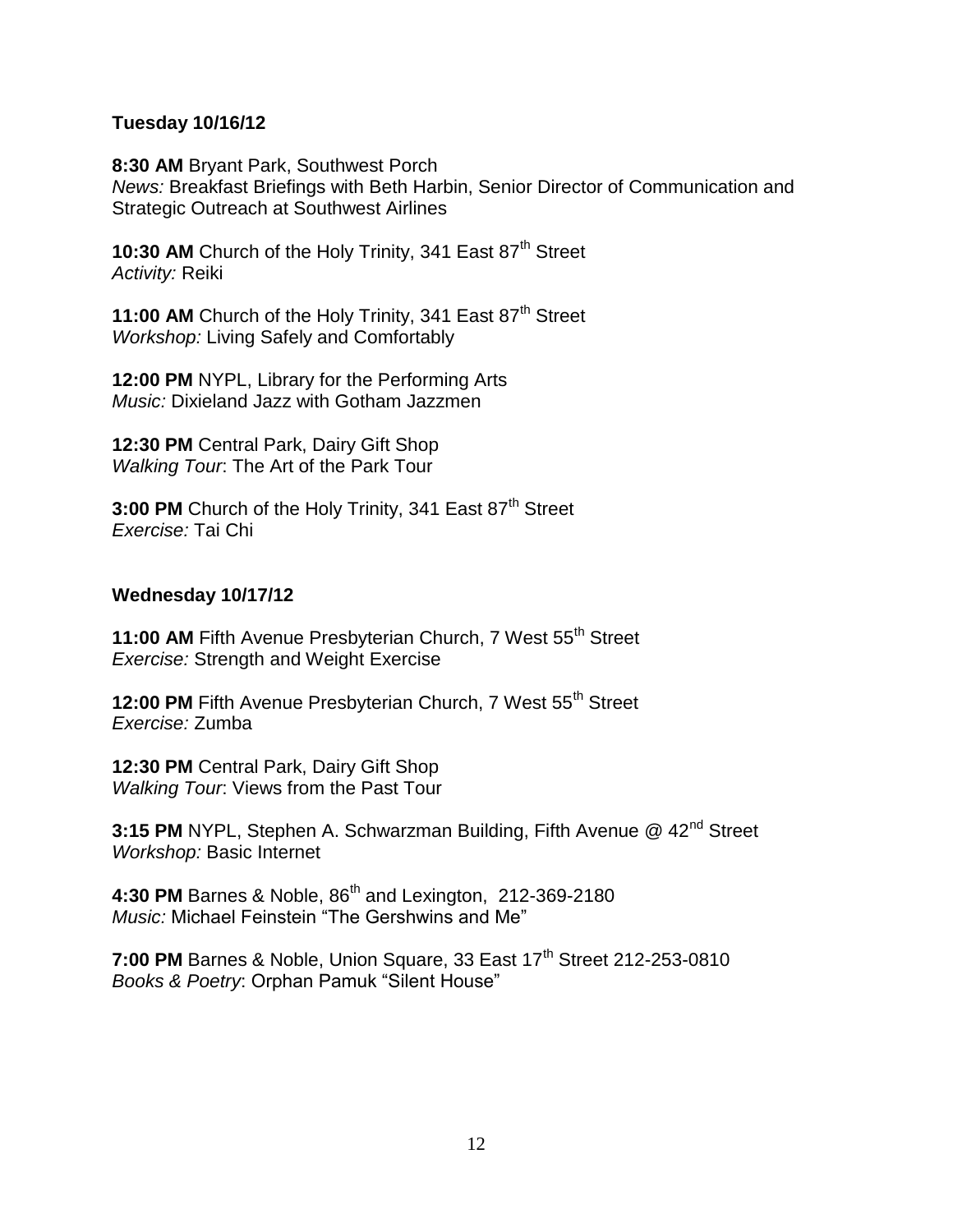## **Thursday 10/18/12**

8:00 AM Bryant Park, 42<sup>nd</sup> Street and 6<sup>th</sup> Ave *Activity:* Birding Tour through Bryant Park

10:30 AM Church of the Holy Trinity, 341 East 87<sup>th</sup> Street *Exercise:* Alexander Technique

**12:00 PM** Barnes & Noble, Fifth Avenue, 212-697-3048 *Books & Poetry*: Mariano Rivera "You Gotta Have Balls: How a Kid from Brooklyn Started from Scratch, Bought Yankee Stadium and Created a Sports Empire"

**12:30 PM** Central Park, Belvedere Castle *Walking Tour*: Amble through the Ramble Tour

2:00 PM Our Lady of Peace, 237 East 62<sup>nd</sup> Street *Exercise:* Chair Yoga

**3:00 PM** NYPL, Stephen A. Schwarzman Building, Fifth Avenue @ 42<sup>nd</sup> Street *Workshop:* Old Books, Rare Books: Learning About the Value of Your Books

**6:00 PM Barnes & Noble, Union Square, 33 East 17<sup>th</sup> Street 212-253-0810** *Books & Poetry*: Jeffrey Toobin "The Oath: The Obama White House and the Supreme Court"

**6:00 PM** NYPL, Library of the Performing Arts *Movie:* Meet the Maker: Amy Ruhl

**6:00 PM** NYPL, Library of the Performing Arts *Books & Poetry:* Katherine Hepburn: Rebel Chic

**6:30 PM** NYPL, Mid-Manhattan Library *Books & Poetry:* Paranormal Mysteries

**7:00 PM** NYPL, Stephen A. Schwarzman Building, Fifth Avenue @ 42<sup>nd</sup> Street *Books & Poetry:* Nathan Englander in conversation with Barry Edelstein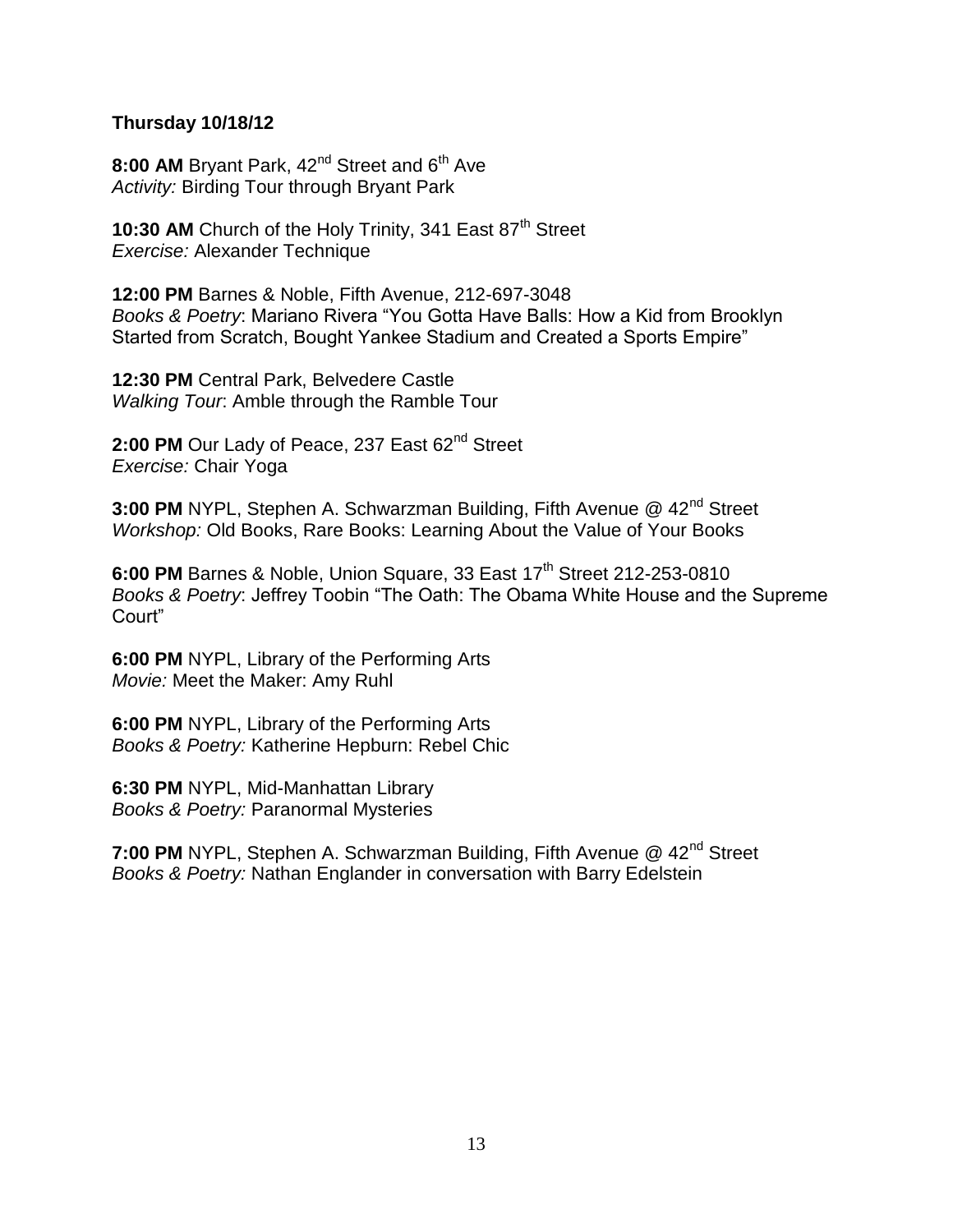### **Friday 10/19/12**

**12:00 PM** Church of the Holy Trinity, 341 East 87<sup>th</sup> Street *Activity:* Bridge

**1:00 PM** Abyssinian Towers, 50 West 131<sup>st</sup> Street *Exercise:* Arthritis Exercise

**7:00 PM** Barnes & Noble, Union Square, 33 East 17<sup>th</sup> Street 212-253-0810 *Books & Poetry*: Nelson DeMille "The Panther"

### **Saturday 10/20/12**

**10:00 AM** Carl Schurz Park, 86<sup>th</sup> Street Mall at East End Avenue *Activity:* Volunteer Gardening

**10:15 AM** St. Joseph's Church, 404 East 87<sup>th</sup> Street *Workshop:* Jr. League Seminar "Stress and Anger Management"

**10:30 AM** Central Park, Belvedere Castle 212-772-0210 *Walking Tour*: Castle and its Kingdom Tour

**11:00 AM** Central Park, Chess & Checkers House @ 64<sup>th</sup> St 212-772-0210 *Activity:* Chess Clinic

11:00 AM St. Joseph's Church, 404 East 87<sup>th</sup> Street *Exercise:* Chair Yoga

**11:00 AM** Central Park, Vanderbilt Gate *Walking Tour*: Conservatory Garden Tour

**12:30 PM** Church of the Holy Trinity, 341 East 87<sup>th</sup> Street *Movies:* "Captain America: The First Avenger"

**2:30 PM** Central Park, The Charles A. Dana Discovery Center *Walking Tour*: A Road Once Traveled Tour

## **Sunday 10/21/12**

**2:30 PM** Central Park, The Charles A. Dana Discovery Center *Walking Tour*: Manhattan Adirondacks Tour

**6:00 PM** NYPL, Library of the Performing Arts *Music:* Wendy Brown and David Holkeboer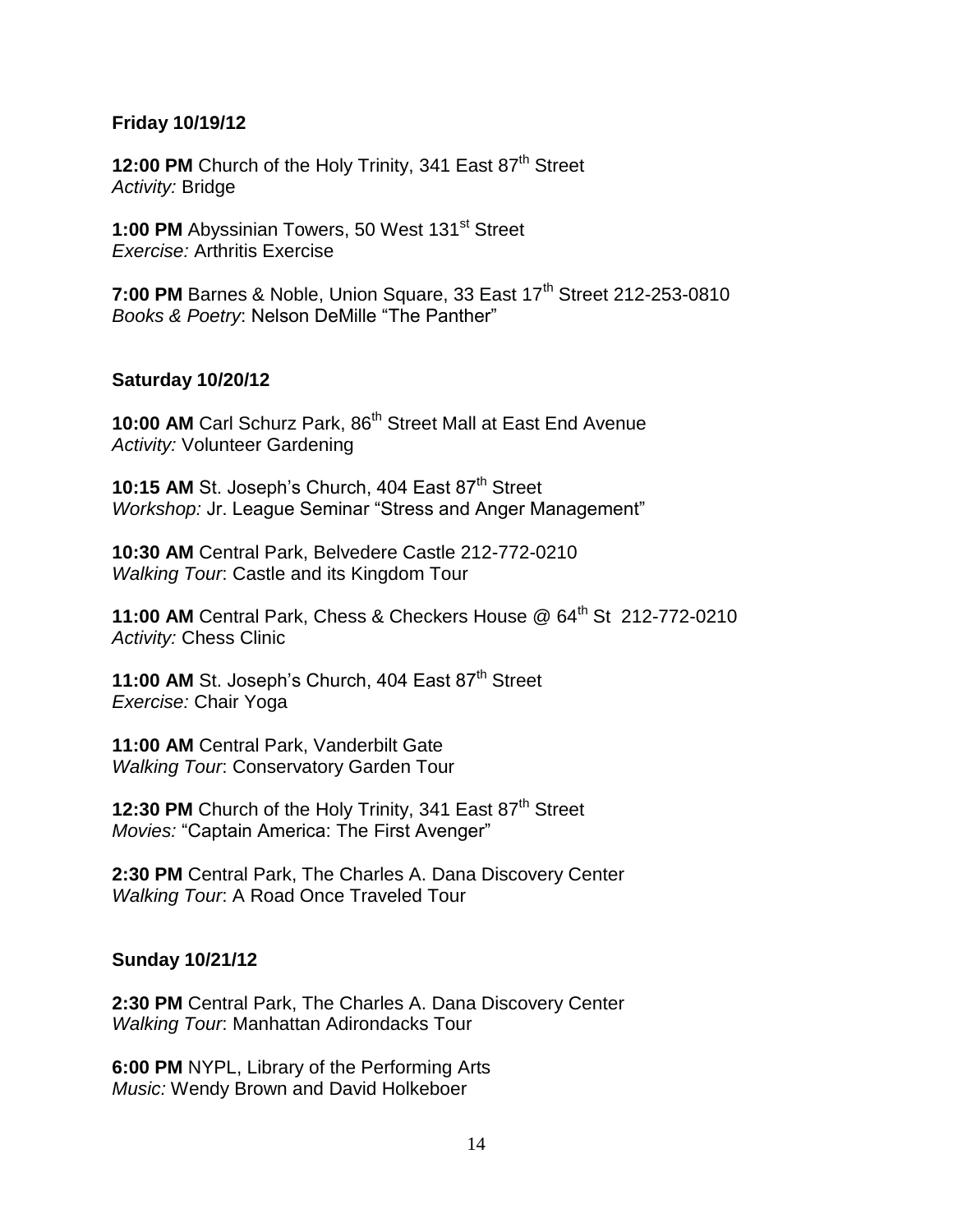## **Monday 10/22/12**

**10:30 AM** Madison Avenue Presbyterian Church, 921 Madison Ave. *Exercise:* Arthritis Exercise

**12:30 PM** Central Park, Belvedere Castle *Walking Tour*: Castle and its Kingdom Tour

**3:00 PM** NYPL, Stephen A. Schwarzman Building, Fifth Avenue @ 42<sup>nd</sup> Street *Workshop:* E-Books for Smart Phones and Tablets @ NYPL

**6:00 PM** NYPL, Library of the Performing Arts *Theater:* League of Professional Theatre Women: Oral History Project

**6:30 PM** NYPL, Mid-Manhattan Library

*Books & Poetry:* Abby Stokes "Is this thing on?:, revised edition: A Computer Handbook for Late Bloomers, Technophobes and the Kicking & Screaming"

**7:00 PM** Barnes & Noble, 86<sup>th</sup> and Lexington, 212-369-2180 *Books & Poetry*: R. L. Stine in Conversation with Harlan Coben

**7:00 PM** Hunter College, 695 Park Ave 212-650-3850 *Books & Poetry:* Sidney Offit presents The Life and Work of Kurt Vonnegut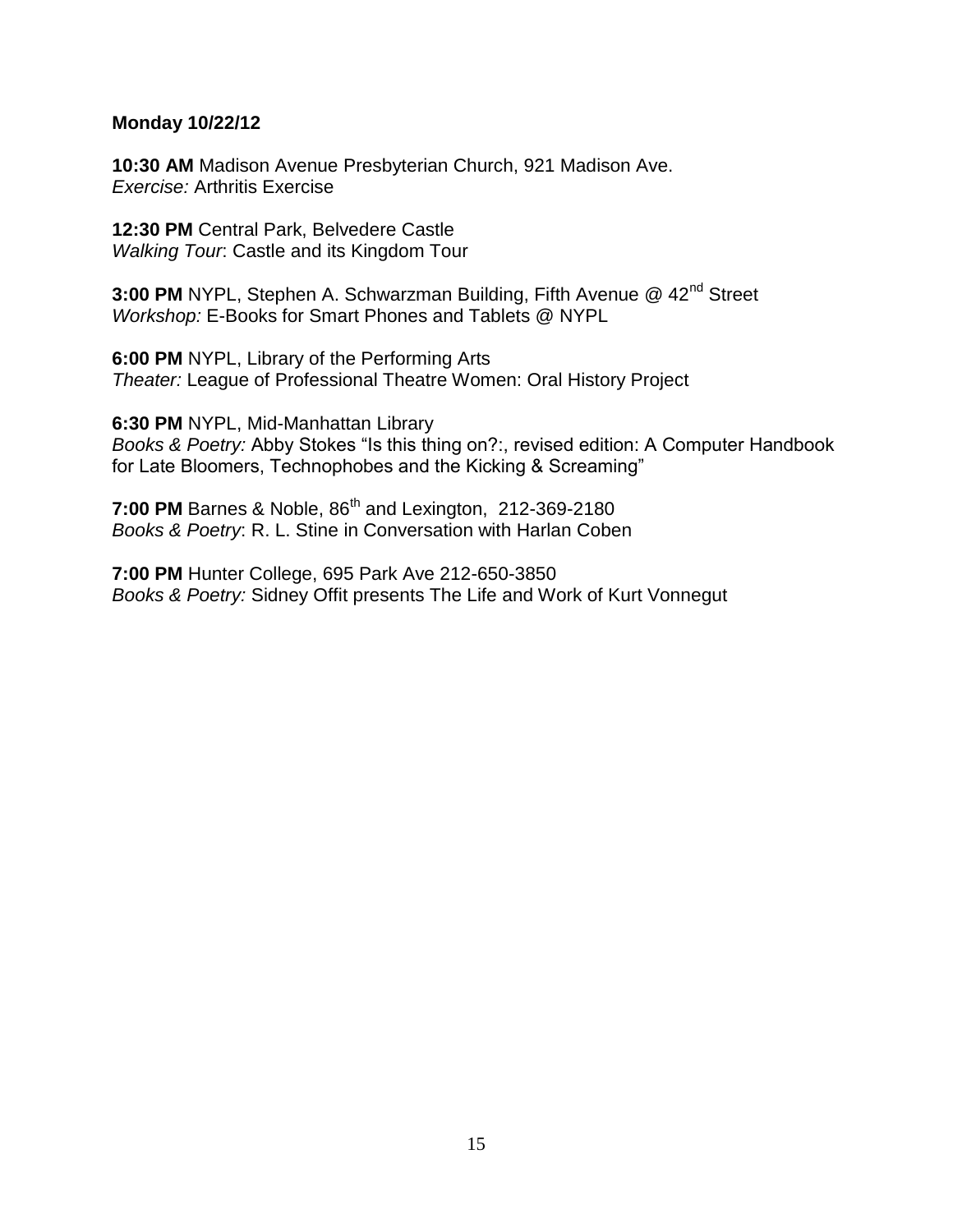# **Tuesday 10/23/12**

**10:30 AM** Church of the Holy Trinity, 341 East 87<sup>th</sup> Street *Activity:* Reiki

**12:00 PM** NYPL, Library for the Performing Arts *Music:* Dixieland Jazz with Gotham Jazzmen

**12:30 PM** Barnes and Noble, 555 Fifth Avenue 212-697-3048 *Books & Poetry*: Peter Criss "Makeup to Breakup"

**12:30 PM** Central Park, W81st and CPW *Walking Tour*: West Side Stories Tour

1:30 PM Church of the Holy Trinity, 341 East 87<sup>th</sup> Street *Workshop:* Simply Nutritious

3:00 PM Church of the Holy Trinity, 341 East 87<sup>th</sup> Street *Exercise:* Tai Chi

**6:30 PM** NYPL, Mid-Manhattan Library *Workshop:* Basic Chinese Conversation – Level 2

**6:30 PM** NYPL, Mid-Manhattan Library *Books & Poetry:* Stephen Battaglio "Election Night: Presidential Politics, Voting and Results through the Lens of NBC News"

**7:00 PM** Barnes & Noble, 86<sup>th</sup> and Lexington, 212-369-2180 *Activity*: Knitting Group

**7:00 PM** Barnes & Noble, 86<sup>th</sup> and Lexington, 212-369-2180 *Books & Poetry:* Raoul Felder "Reflection in a Mirror: Of Love, Loss, Death and Divorce"

**7:00 PM** Barnes & Noble, Union Square, 33 East 17<sup>th</sup> Street 212-253-0810 *Books & Poetry*: Tom Wolfe "Back to Blood"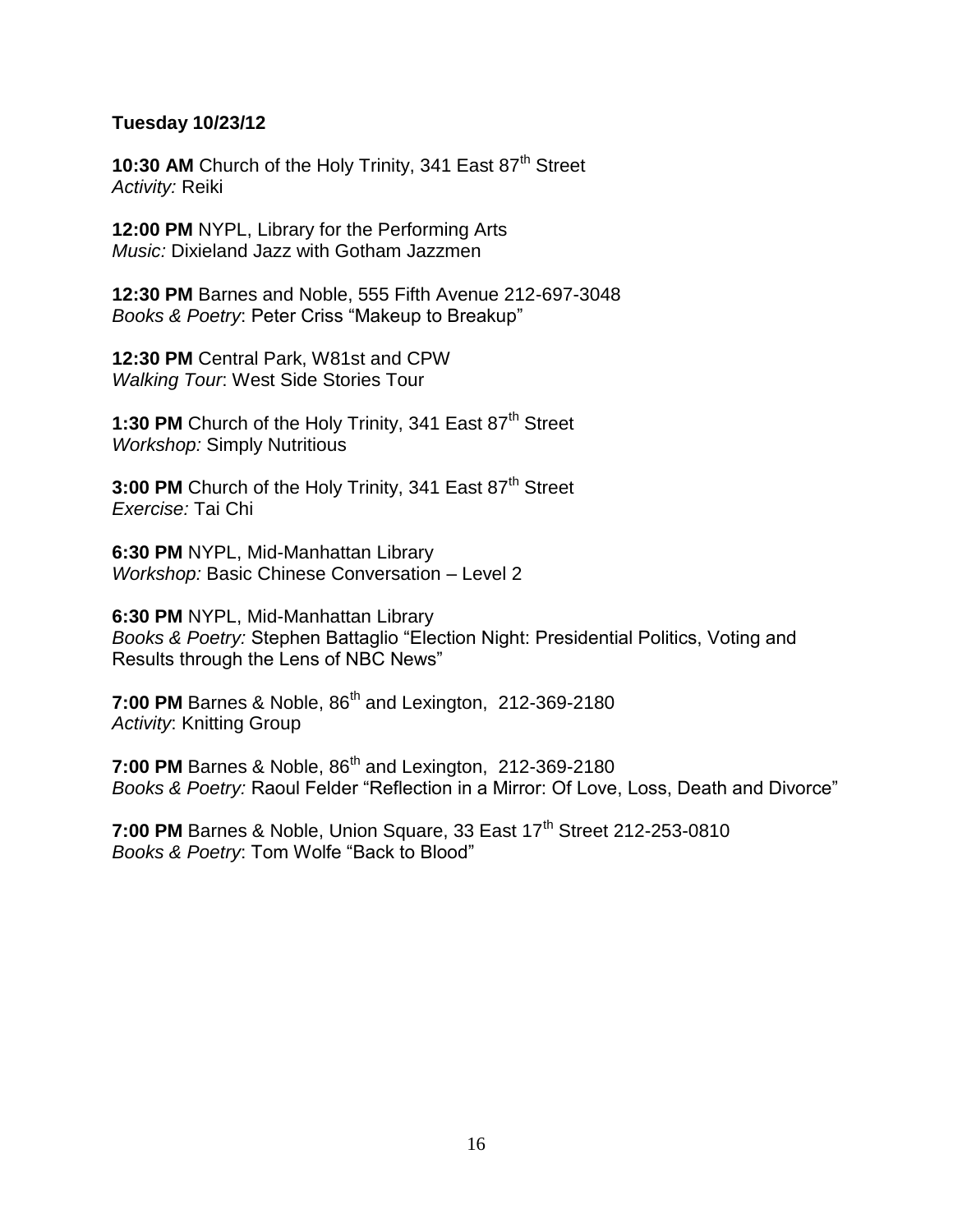## **Wednesday 10/24/12**

11:00 AM Fifth Avenue Presbyterian Church, 7 West 55<sup>th</sup> Street *Exercise:* Strength and Weight Exercise

12:00 PM Fifth Avenue Presbyterian Church, 7 West 55<sup>th</sup> Street *Exercise:* Zumba

**12:30 PM** Central Park, Samuel F. B. Morse Statue *Walking Tour*: Cross Park Promenade Tour

**3:15 PM** NYPL, Stephen A. Schwarzman Building, Fifth Avenue @ 42<sup>nd</sup> Street *Workshop:* Basic Email

# **Thursday 10/25/12**

8:00 AM Bryant Park, 42<sup>nd</sup> Street and 6<sup>th</sup> Ave *Activity:* Birding Tour through Bryant Park

10:30 AM Church of the Holy Trinity, 341 East 87<sup>th</sup> Street *Exercise:* Alexander Technique

**1:00 PM** The Graduate Center, 365 Fifth Avenue 212-817-8607 *Music:* Pianist Frank Levy

2:00 PM Our Lady of Peace, 237 East 62<sup>nd</sup> Street *Exercise:* Chair Yoga

**3:00 PM** Baruch College, 55 Lexington Avenue 646-312-3975 *Books & Poetry*: "A Pound of Flesh: Jews and the Renaissance"

**6:00 PM** NYPL, Library of the Performing Arts *Movies:* Meet the Maker: Augusta Palmer

**7:00 PM** Barnes & Noble, Union Square, 33 East 17<sup>th</sup> Street 212-253-0810 *Books & Poetry*: Mark Bowden "The Finish: The Killing of Osama Bin Laden"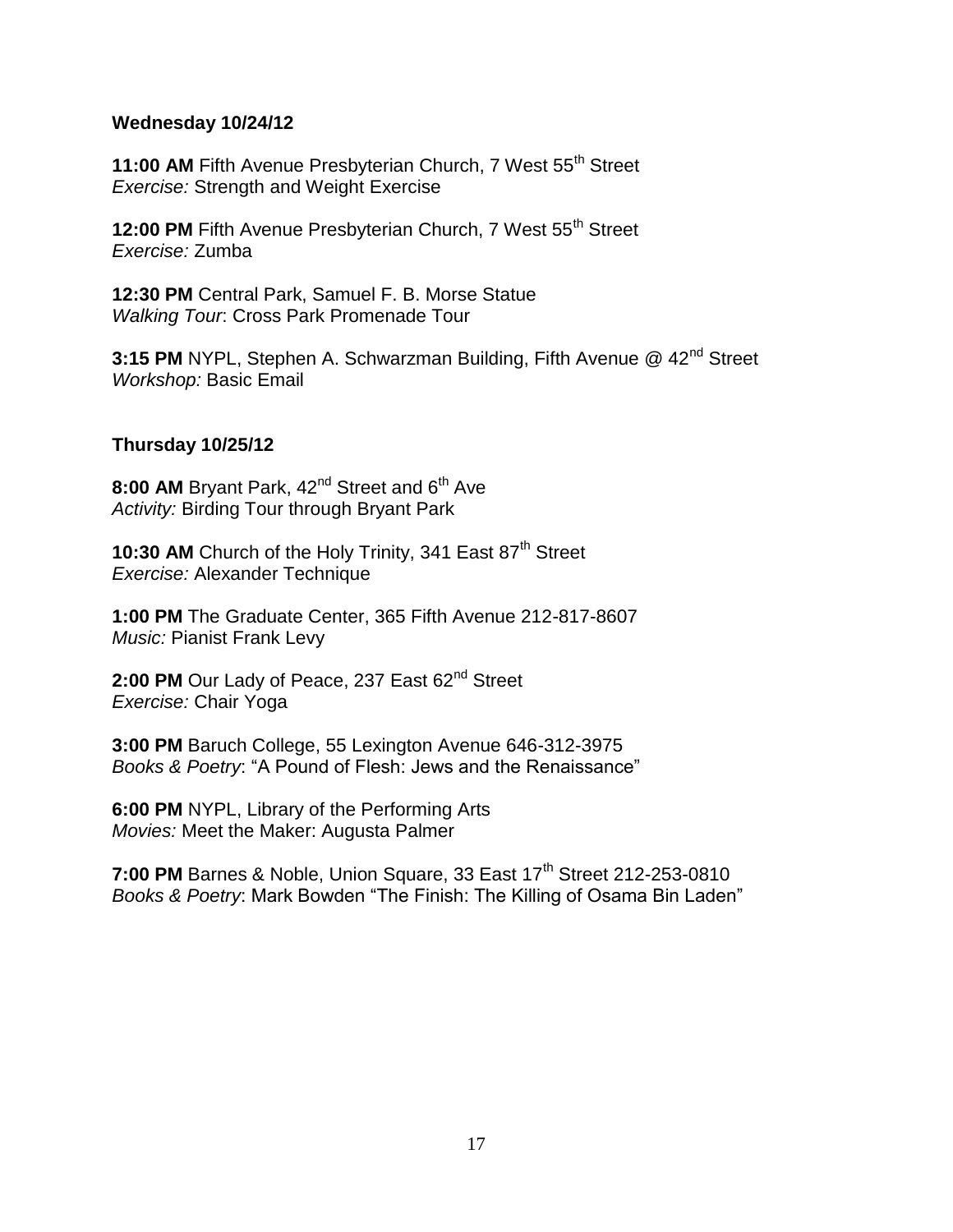# **Friday 10/26/12**

**12:00 PM** Church of the Holy Trinity, 341 East 87<sup>th</sup> Street *Activity:* Bridge

**12:30 PM** Central Park, Dairy Gift Shop *Walking Tour*: Views from the Past Tour

**1:00 PM** Abyssinian Towers, 50 West 131<sup>st</sup> Street *Exercise:* Arthritis Exercise

**7:00 PM** Barnes & Noble, 86<sup>th</sup> and Lexington, 212-369-2180 *Books & Poetry:* Charles Salzberg "Swann Dives In"

**7:00 PM** Barnes & Noble, 86<sup>th</sup> and Lexington, 212-369-2180 *Books & Poetry:* Friday Night Reading Group discusses Eugene Grandet by Honore **Balzac** 

**7:00 PM** Barnes & Noble, Union Square, 33 East 17<sup>th</sup> Street 212-253-0810 *Books & Poetry*: Alexander McCall Smith "The Uncommon Appeal of Clouds"

## **Saturday 10/27/12**

**10:15 AM St. Joseph's Church, 404 East 87th Street** *Workshop:* Jr. League Seminar "Home Safety"

**11:00 AM** Central Park, Vanderbilt Gate *Walking Tour*: Conservatory Garden Tour

11:00 AM St. Joseph's Church, 404 East 87<sup>th</sup> Street *Exercise:* Chair Yoga

**12:30 PM** Church of the Holy Trinity, 341 East 87<sup>th</sup> Street *Movies:* "Tyler Perry's Good Deeds"

**2:30 PM** NYPL, Library for Performing Arts *Music:* L'apres midi en France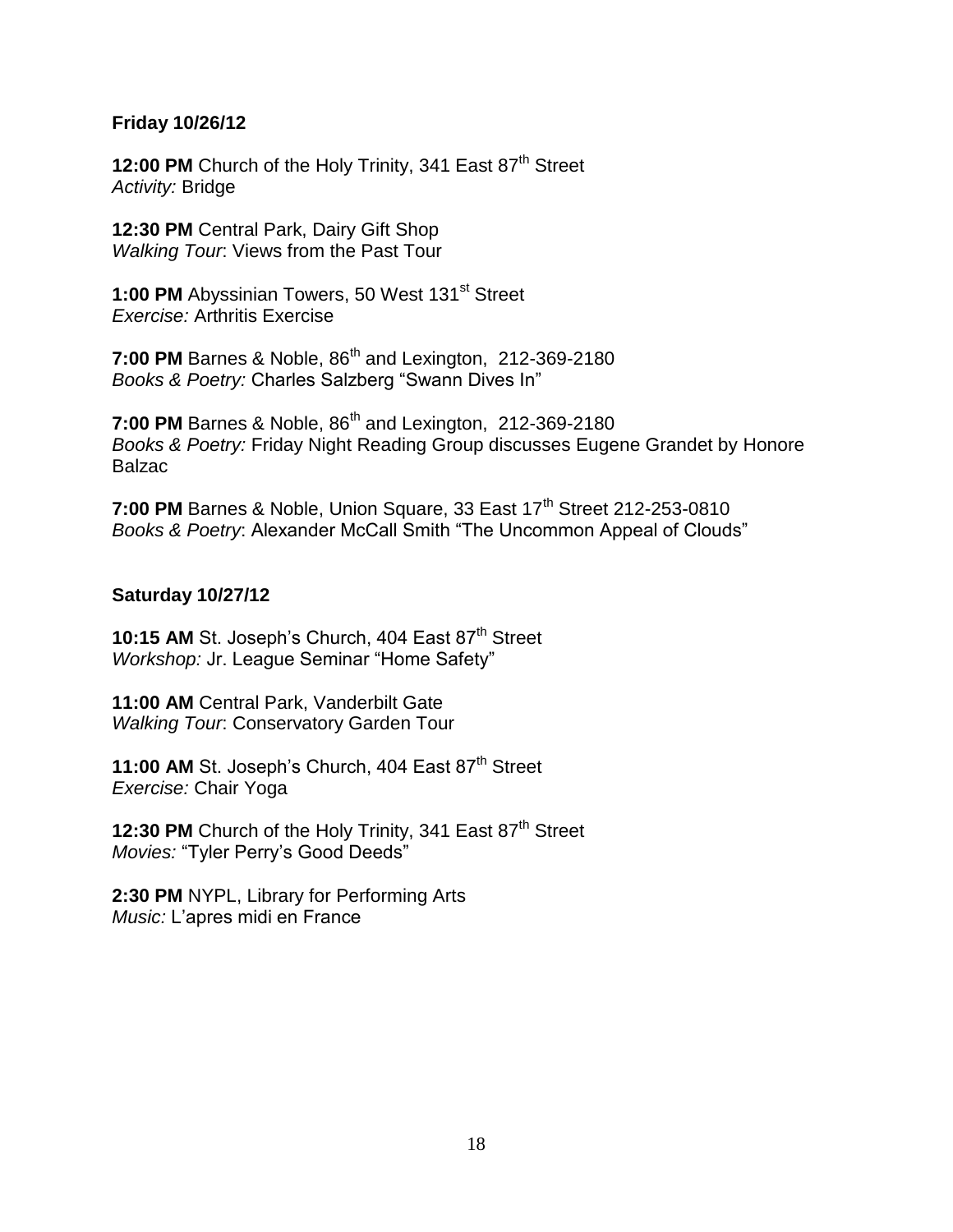## **Sunday 10/28/12**

12:30 PM Central Park, 85<sup>th</sup> and CPW *Walking Tour*: Seneca Village Tour

**2:30 PM** Central Park, Samuel F. B. Morse Statue *Walking Tour*: Cross Park Promenade Tour

**2:30 PM** NYPL, Library for Performing Arts *Music:* Leslie Fornino "What's Love Got to do With It?"

## **Monday 10/29/12**

**10:30 AM** Madison Avenue Presbyterian Church, 921 Madison Ave. *Exercise:* Arthritis Exercise

**12:30 AM** Central Park, Belvedere Castle *Walking Tour*: Amble through the Ramble Tour

**3:00 PM** NYPL, Stephen A. Schwarzman Building, Fifth Avenue @ 42<sup>nd</sup> Street *Workshop:* E-Books for Nooks @ NYPL

**6:30 PM** NYPL, Mid-Manhattan Library *Books & Poetry:* James M. McPherson "War on the Waters: the Union and confederate Navies, 1861-1865"